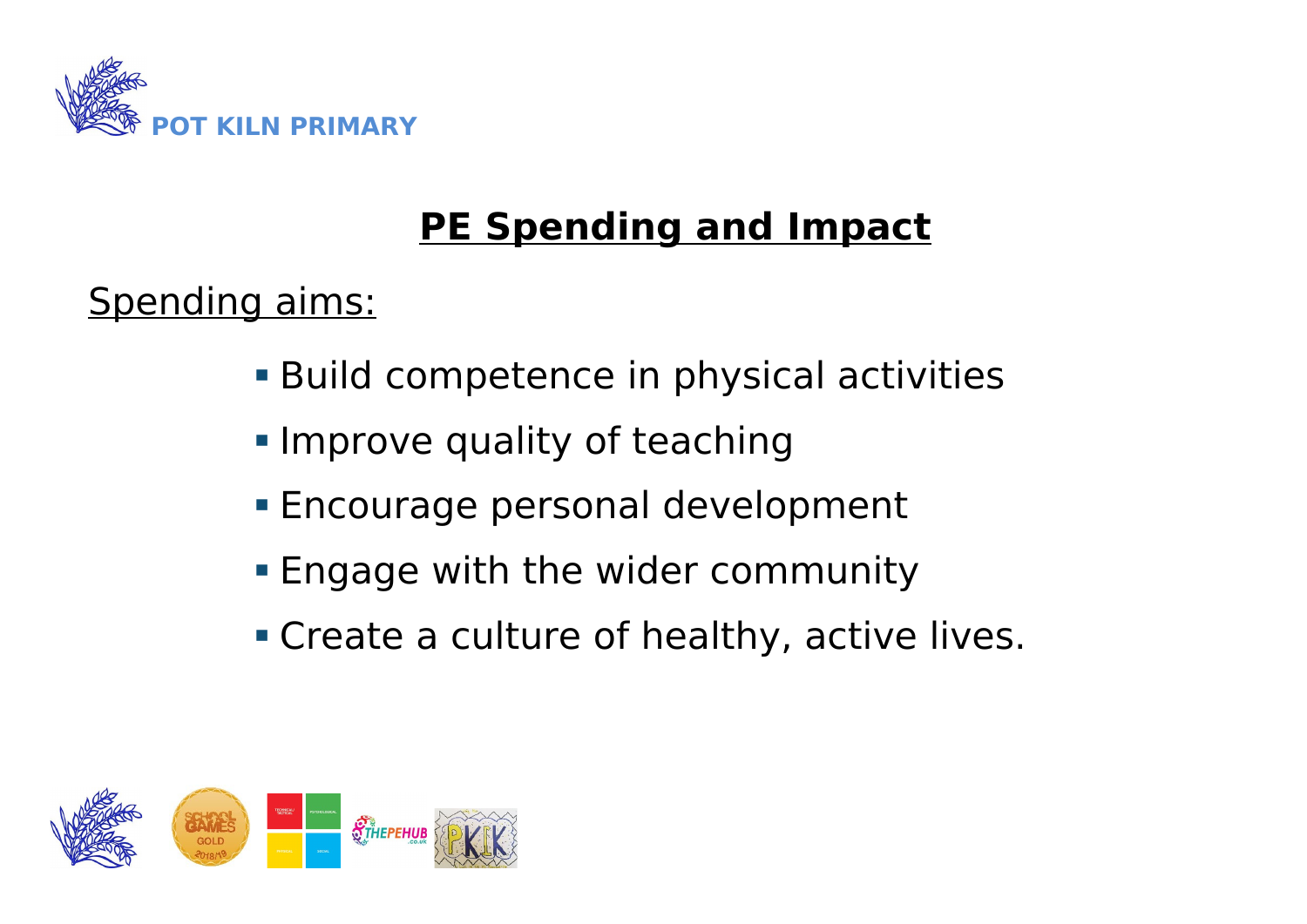

## **Year 6 Swimming Capability**

| <b>Assessment</b>                                                                                                                                                                                                                                                             | 2020/2021 |  |  |
|-------------------------------------------------------------------------------------------------------------------------------------------------------------------------------------------------------------------------------------------------------------------------------|-----------|--|--|
| Competently, confidently and proficiently swim a distance of over 25<br>metres.                                                                                                                                                                                               | 15(47%)   |  |  |
| Perform safe self-rescue in different water-based solutions                                                                                                                                                                                                                   | 15 (47%)  |  |  |
| Use a range of strokes effectively                                                                                                                                                                                                                                            | 18 (56%)  |  |  |
| <b>Impact:</b> The results show that our current swimming provision is not supporting pupils to meet<br>the required level in Year 6. Sports Premium will be used to address this situation by providing<br>top-up swimming sessions throughout the year for all KS2 classes. |           |  |  |

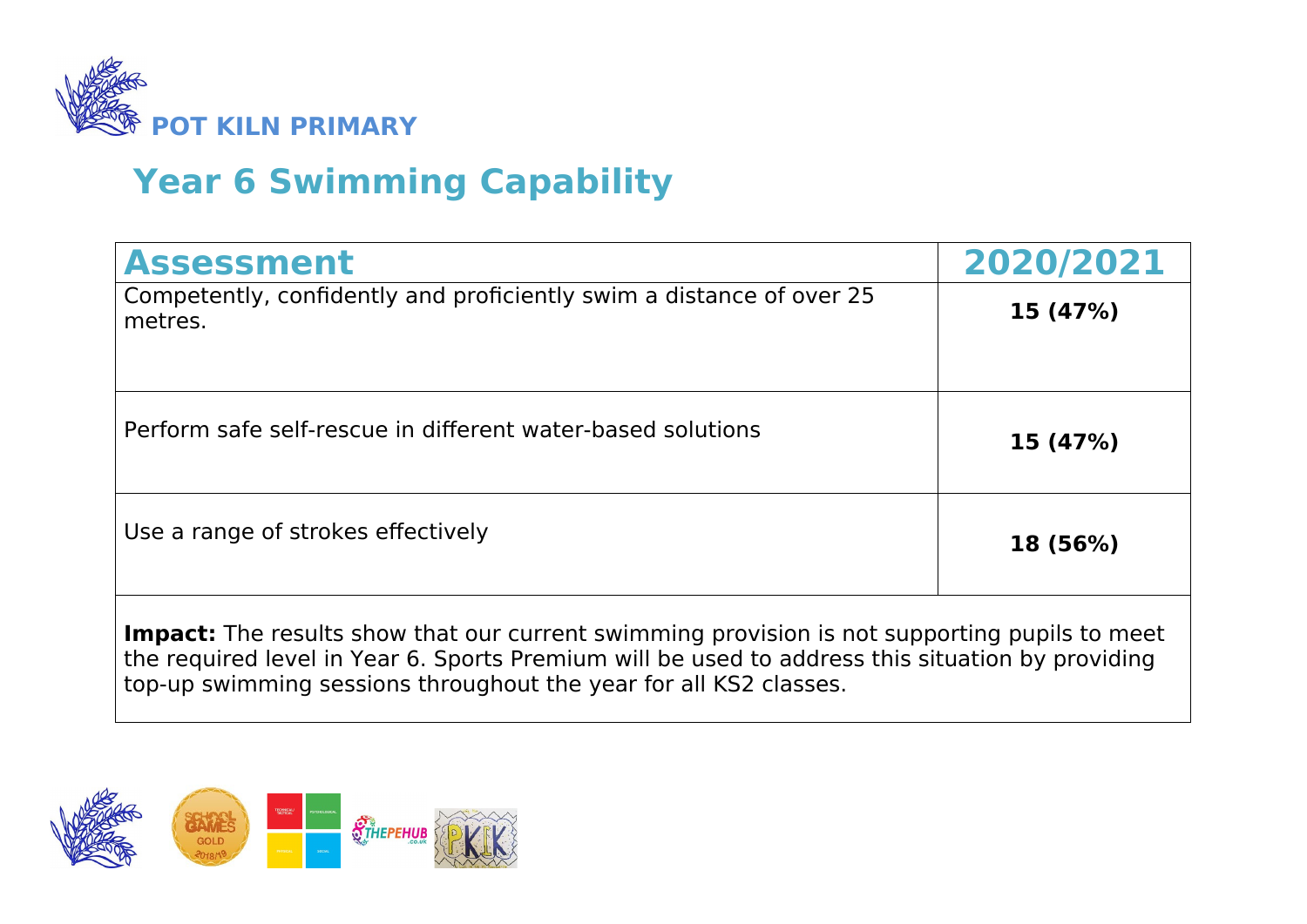

## **Action Plan and Budget Tracking**

| <b>Academic Year: 2021/22</b>                                                                                                                                                                                              | <b>Total fund allocated:</b><br>£18,600 anticipated income<br>£11,000 Carried forward<br>£29,600 balance | Date Updated: 18.2.21 |                                                                                                                                                                                               |                                                                                                            |
|----------------------------------------------------------------------------------------------------------------------------------------------------------------------------------------------------------------------------|----------------------------------------------------------------------------------------------------------|-----------------------|-----------------------------------------------------------------------------------------------------------------------------------------------------------------------------------------------|------------------------------------------------------------------------------------------------------------|
| Key indicator 1: The engagement of all pupils in regular physical activity - Chief Medical Officer guidelines<br>recommend that primary school children undertake at least 30 minutes of physical activity a day in school |                                                                                                          |                       |                                                                                                                                                                                               | Percentage of total<br>allocation:<br>17%                                                                  |
| School focus with clarity on<br>intended impact on pupils:                                                                                                                                                                 | Actions to achieve:                                                                                      | Funding<br>allocated: | Evidence and impact:                                                                                                                                                                          | Sustainability and<br>suggested next steps:                                                                |
| Target active break and<br>llunchtimes.                                                                                                                                                                                    | MUGA - Multi Use Games Area                                                                              | £5000                 | <b>MUGA investment prioritised</b><br>wider school and<br>community appeal.                                                                                                                   | MUGGA - School legacy and<br>sustainable resource for<br>school and community.                             |
| <b>Pupils more active</b><br>throughout day                                                                                                                                                                                | Playground Recognition boards. $E100$                                                                    |                       | Used during P.E lessons.<br>Recognition. Impact: pupil<br>feedback shows pupils like<br>seeing their names on the<br>board during break times. It<br>can be used to add active<br>challenges. | Young Leaders running<br>events and using<br>recognition boards to<br>encourage positive<br>participation. |

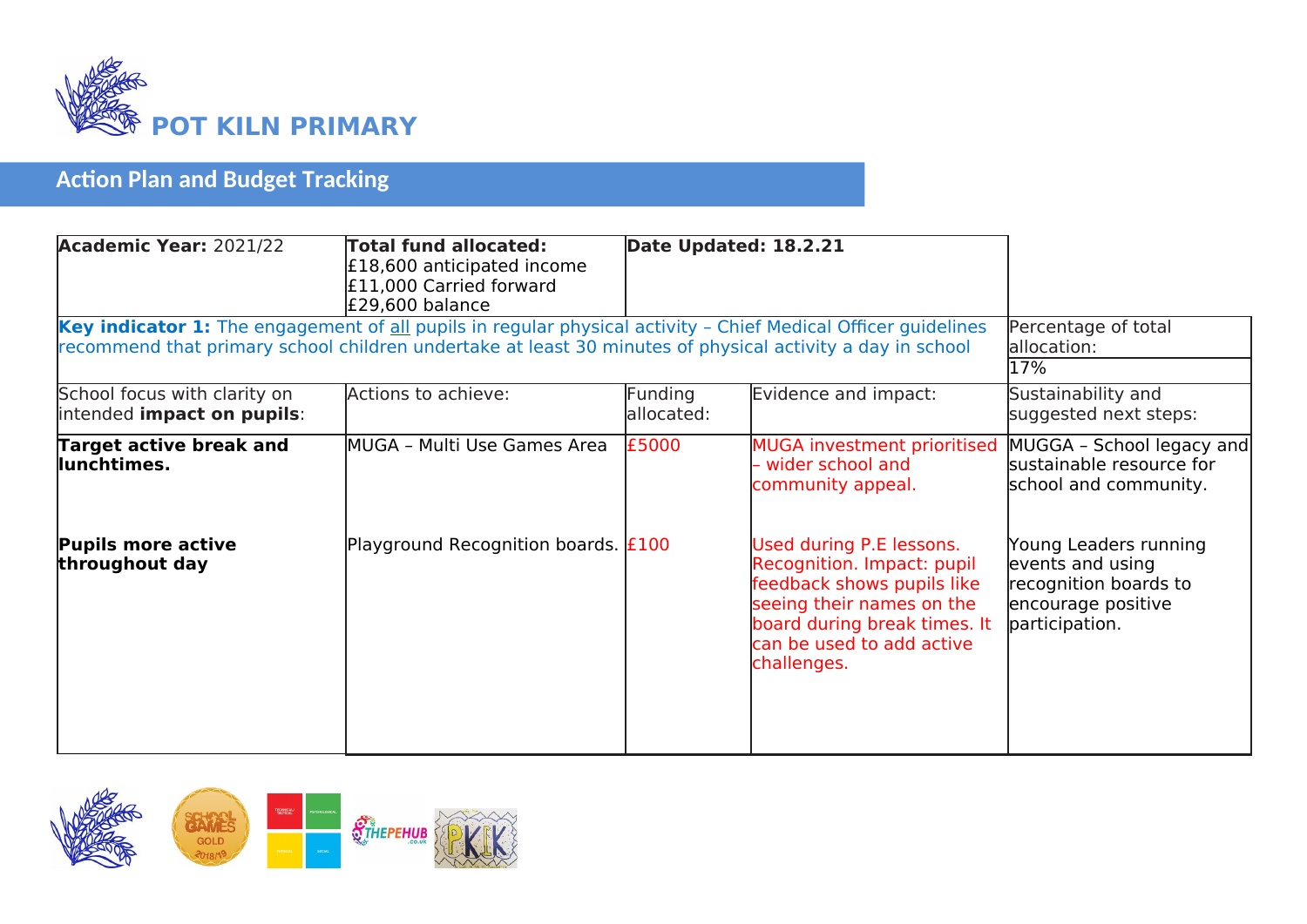

| Key indicator 2: The profile of PESSPA being raised across the school as a tool for whole school |                                                     |                       |                                                                                                                                                     | Percentage of total<br>lallocation:                                                                                                            |  |
|--------------------------------------------------------------------------------------------------|-----------------------------------------------------|-----------------------|-----------------------------------------------------------------------------------------------------------------------------------------------------|------------------------------------------------------------------------------------------------------------------------------------------------|--|
| improvement<br>School focus with clarity on<br>intended impact on pupils:                        | Actions to achieve:                                 | Funding<br>allocated: | Evidence and impact:                                                                                                                                | 21%<br>Sustainability and<br>suggested next steps:                                                                                             |  |
| <b>Active Schools membership.</b>                                                                | Links to events and<br>organisations to promote P.E | £250                  | School Health check.<br><b>CPD sessions.</b><br>Local links and active<br>lincentives.                                                              | Continue to build links<br>across community with<br>llocal clubs.<br>SA to share training.<br>More community/parent<br>engagement prioritised. |  |
| Swimming                                                                                         | Kingfisher swimming sessions                        | £6000                 | <b>Booster swimming sessions</b><br>for Years 3, 4 and 5. To<br>increase percentage of Year<br>6 pupils achieving expected<br>standard in swimming. | Improve Year 6 swimming<br>results. Target KS2<br>swimming.                                                                                    |  |

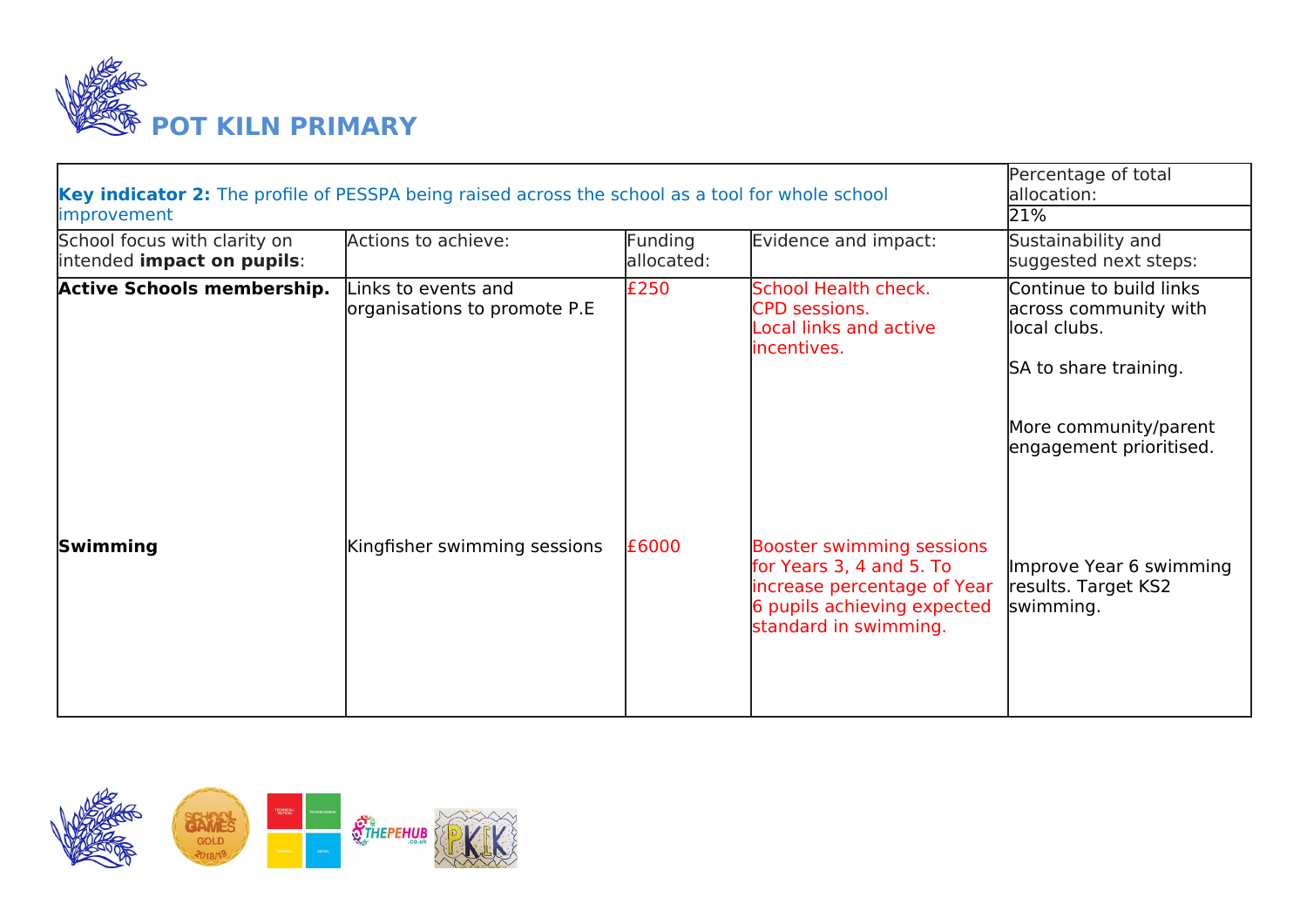

| Key indicator 3: Increased confidence, knowledge and skills of all staff in teaching PE and sport |                                                                                     |                       |                                                                | Percentage of total<br>allocation:                        |  |
|---------------------------------------------------------------------------------------------------|-------------------------------------------------------------------------------------|-----------------------|----------------------------------------------------------------|-----------------------------------------------------------|--|
|                                                                                                   |                                                                                     |                       |                                                                | 31%                                                       |  |
| School focus with clarity on<br>lintended<br>impact on pupils:                                    | Actions to achieve:                                                                 | Funding<br>allocated: | Evidence and impact:                                           | Sustainability and<br>suggested<br>next steps:            |  |
| <b>Quality Teaching</b>                                                                           | Maxim Sports to provide<br>expert modelling of P.E to staff                         | £8500                 | Quality PE lessons observed<br>during leadership time.         | Staff become upskilled to<br>deliver quality P.E lessons. |  |
| <b>Leadership Cover</b>                                                                           | Leadership time to observe/<br>model good practice. Strategic<br>development of P.E | £750                  | Subject monitoring showing<br>Whole school scheme<br>delivery. | Monitor P.E across whole<br>school.                       |  |

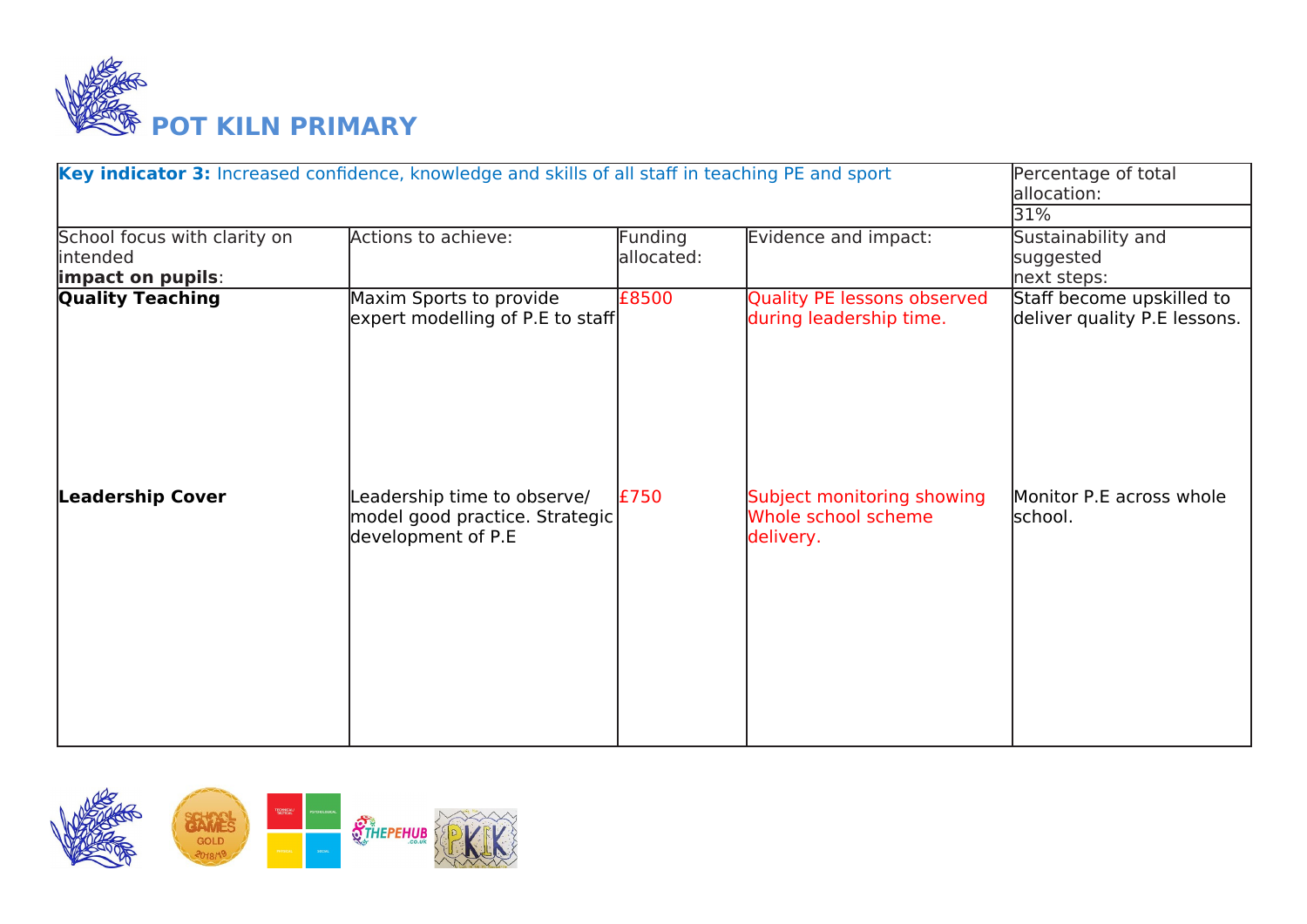

| Key indicator 4: Broader experience of a range of sports and activities offered to all pupils | Percentage of total<br>allocation:                                     |                       |                                                                                                                                  |                                                                                                |
|-----------------------------------------------------------------------------------------------|------------------------------------------------------------------------|-----------------------|----------------------------------------------------------------------------------------------------------------------------------|------------------------------------------------------------------------------------------------|
|                                                                                               | 16%                                                                    |                       |                                                                                                                                  |                                                                                                |
| School focus with clarity on<br>lintended<br>impact on pupils:                                | Actions to achieve:                                                    | Funding<br>allocated: | Evidence and impact:                                                                                                             | Sustainability and<br>suggested<br>next steps:                                                 |
| <b>Bike-ability</b>                                                                           | Bike and road safety.                                                  | £360                  | Year 6 - Road Safety and<br><b>Active Lifestyles.</b>                                                                            | Promote healthy lifestyles                                                                     |
| <b>Equipment purchases</b>                                                                    | Provide pupils with<br>opportunity to experience a<br>range of sports. | £1000                 | Netball post to purchase for<br>KS2 playground to support<br>active breaks and Young<br>Leaders running games.<br>OAA equipment. | Continue to provide a<br>range of experiences.<br>Increase range of<br>equipment/participation |